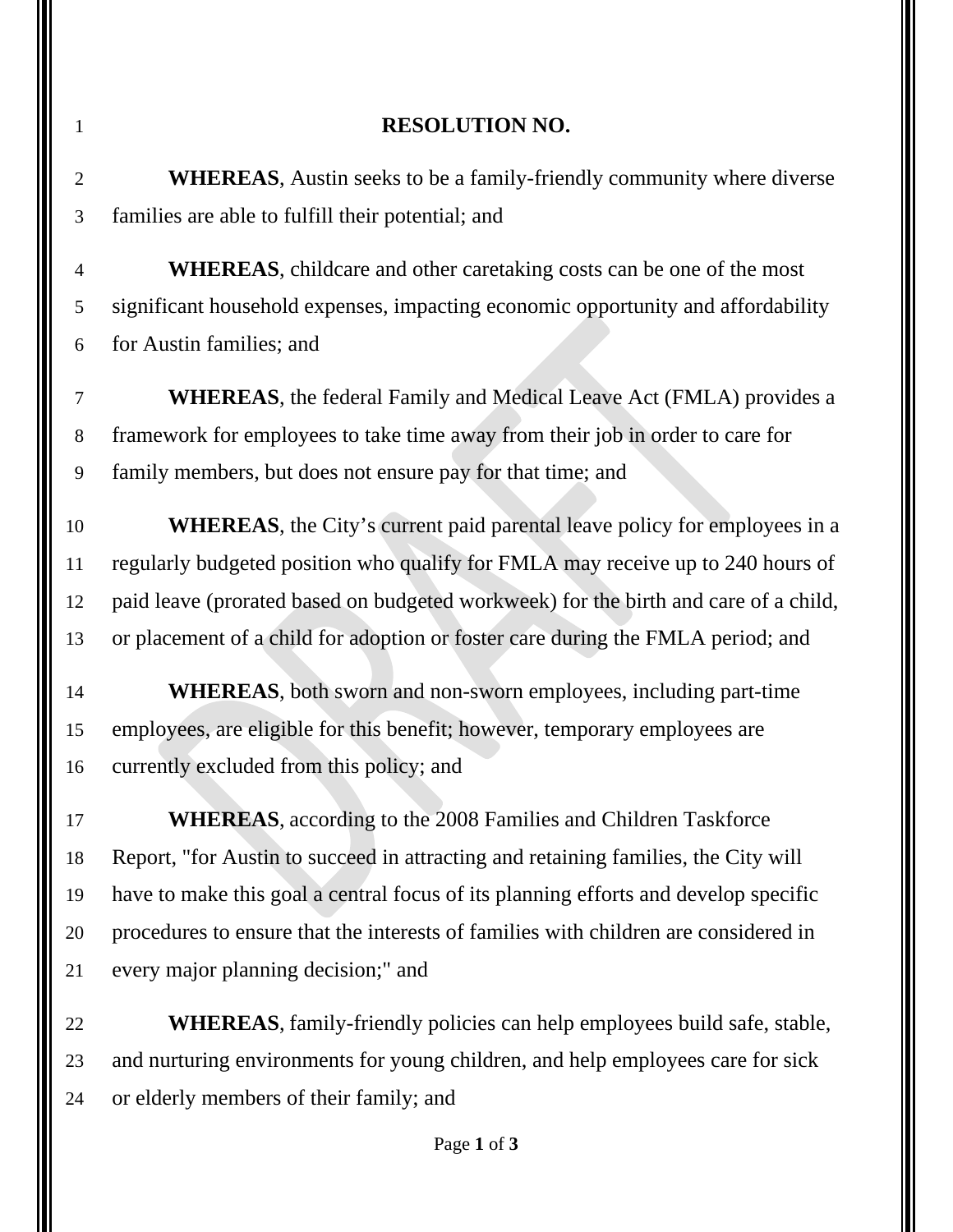| 25 | <b>WHEREAS</b> , the Austin area is experiencing low unemployment and all      |                                                                          |  |  |  |  |
|----|--------------------------------------------------------------------------------|--------------------------------------------------------------------------|--|--|--|--|
| 26 | employers face significant competition to recruit and retain talent, including |                                                                          |  |  |  |  |
| 27 | individuals with diverse family caretaker responsibilities; and                |                                                                          |  |  |  |  |
| 28 | <b>WHEREAS, the City Council sets economic opportunity and affordability</b>   |                                                                          |  |  |  |  |
| 29 | as a top priority in Austin Strategic Direction 2023; NOW, THEREFORE,          |                                                                          |  |  |  |  |
| 30 | BE IT RESOLVED BY THE CITY COUNCIL OF THE CITY OF AUSTIN:                      |                                                                          |  |  |  |  |
| 31 | The City Manager is directed to provide Council with a study that:             |                                                                          |  |  |  |  |
| 32 | 1)                                                                             | Assesses a phased approach implementing paid parental leave at 8         |  |  |  |  |
| 33 |                                                                                | weeks by 2023, 10 weeks by 2024, and 12 weeks by 2025 to increase        |  |  |  |  |
| 34 |                                                                                | paid parental leave for non-sworn employees, including part-time         |  |  |  |  |
| 35 |                                                                                | employees, from 6 weeks to 12 weeks and provides cost estimates          |  |  |  |  |
| 36 |                                                                                | associated with each phased approach, including an analysis of           |  |  |  |  |
| 37 |                                                                                | projected savings, such as savings accrued from increased retention      |  |  |  |  |
| 38 |                                                                                | and reduced turnover;                                                    |  |  |  |  |
| 39 | 2)                                                                             | Evaluates amendments to our current eligibility criteria to allow an     |  |  |  |  |
| 40 |                                                                                | employee to access paid parental leave after working for the City for    |  |  |  |  |
| 41 |                                                                                | after 6 months;                                                          |  |  |  |  |
| 42 | 3)                                                                             | Guarantees employees up to 12 weeks of paid parental leave               |  |  |  |  |
| 43 |                                                                                | regardless of their sexual orientation, gender identity, marital status, |  |  |  |  |
| 44 |                                                                                | or whether multiple family members are employed by the City, which       |  |  |  |  |
| 45 |                                                                                | mirrors the protections afforded to sworn and non-sworn employees        |  |  |  |  |
| 46 |                                                                                | under the City's 6-week paid parental leave policy;                      |  |  |  |  |
| 47 | 4)                                                                             | Maintains the City's current policy, which makes paid parental leave     |  |  |  |  |
| 48 |                                                                                | available to employees who become parents because of the birth,          |  |  |  |  |